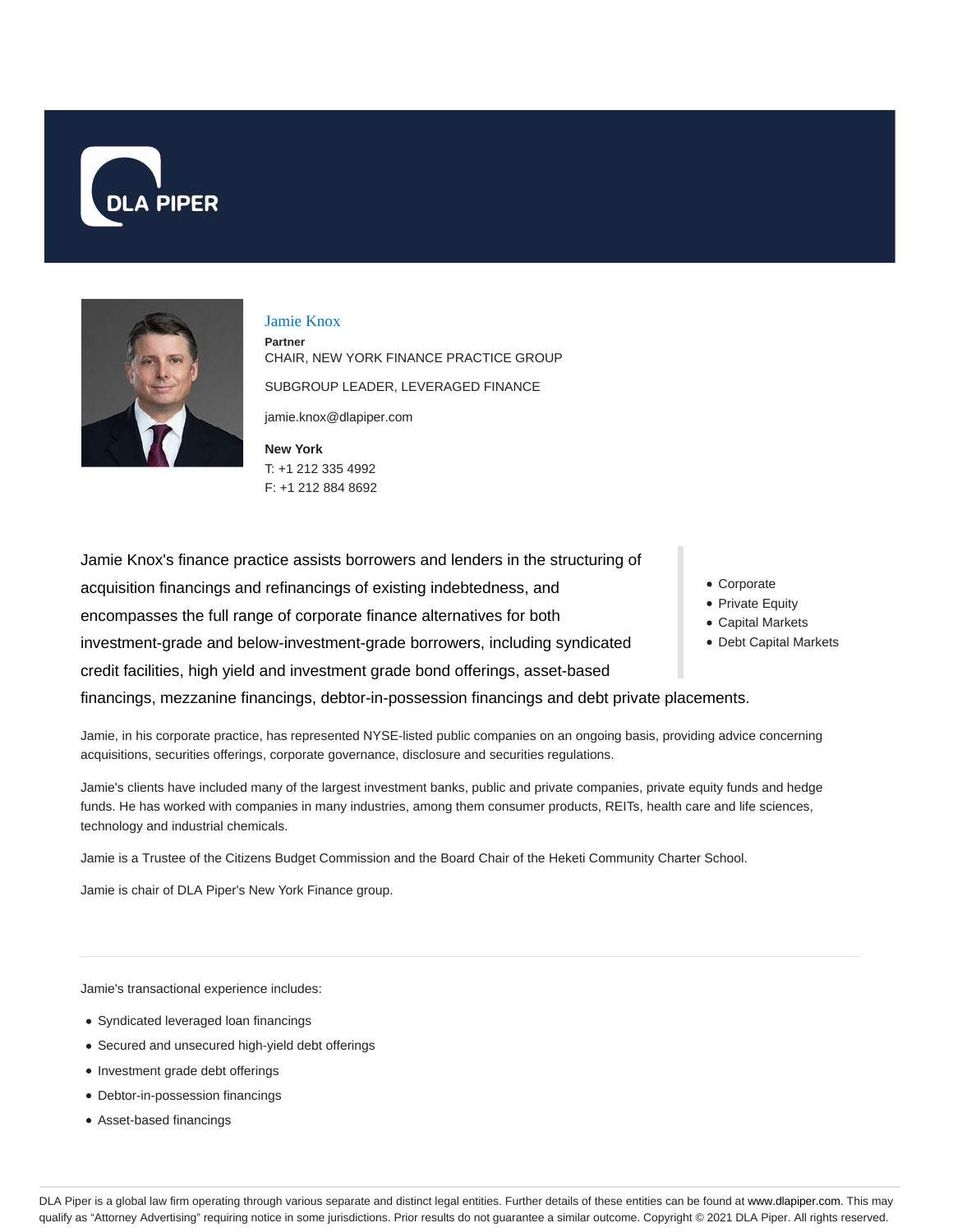- Mezzanine financings
- Bridge loan financings
- Debt private placements
- Debt tender and exchange offers and consent solicitations
- Acquisitions of public and private companies
- Initial public offerings on the NYSE and Nasdaq
- Private equity fund formations

## **CREDENTIALS**

## **Admissions**

- California
- New York

# **Recognitions**

#### The Legal 500 United States

2020 - Recommended, Capital Markets Equity Offerings – Advice to Managers

The Legal 500 comments, "New York-based finance practice chair Jamie Knox is also noted for his experience in IPOs."

2020 - Recommended, Commercial Lending – Advice to Lenders

The Legal 500 comments, "In New York, partners such as East Coast chair Jamie Knox is also noted for this advice representing borrowers."

2019 - Recommended, Capital Markets Equity Offerings – Advice to Managers

2016-19 - Recommended, Commercial Lending – Advice to Lenders

2012-13, 2015-19 - Recommended, Capital Markets Debt Offerings – Advice to Issuers

# **Education**

- J.D., Harvard Law School 2002 cum laude
- A.B., Harvard College 1997 cum laude

## INSIGHTS

## **Publications**

**Direct Lending Report 2022: Going mainstream**

#### 7 April 2022

Direct lenders have proved the doubters wrong. This is especially true across the European leveraged finance market that was, until recently, controlled by traditional banks. The inroads made by private debt funds in a few short years have been impressive. In this report we look back over a year of abundance and outline what can be expected in 2022

**Old dog, new tricks: Direct lending in the US**

7 April 2022

DLA Piper is a global law firm operating through various separate and distinct legal entities. Further details of these entities can be found at www.dlapiper.com. This may qualify as "Attorney Advertising" requiring notice in some jurisdictions. Prior results do not guarantee a similar outcome. Copyright © 2021 DLA Piper. All rights reserved.